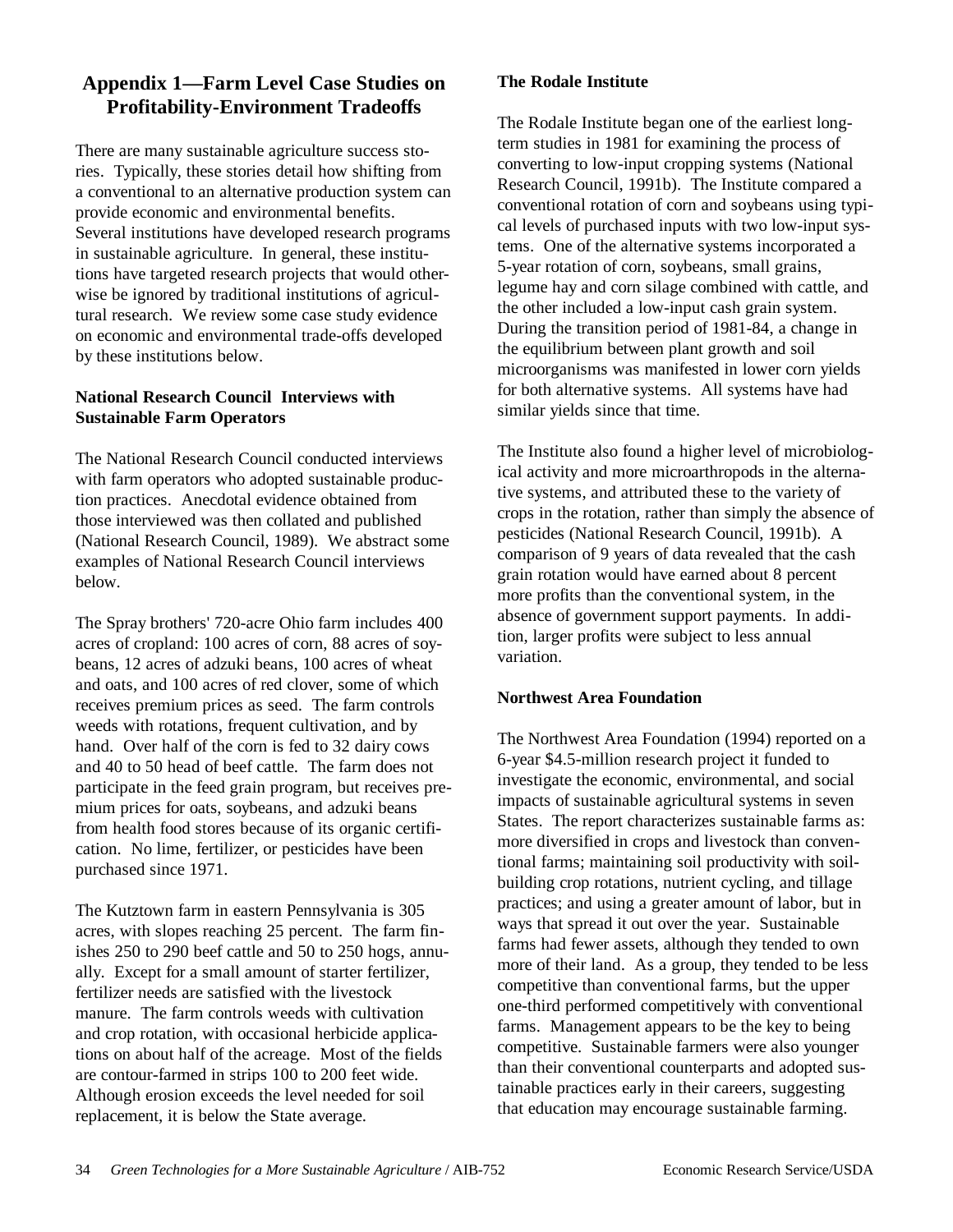# **The Leopold Center**

The Leopold Center funds studies on the feasibility and effectiveness of new resource management techniques for cattle and crops. Most of the studies are focused on specific aspects of the farm, rather than the total farm. The Center has funded research on the scale of swine operations in a loose housing arrangement, rotational grazing on highly erodible land, a simulation model of farm decisionmaking, manure management, reaction of a desired predator to a natural fertilizer, and educational videos about managed grazing. Some of the findings of these studies are: 1) small swine farmers can be more competitive with larger producers by using a computerized feeding, loose housing operation; 2) paddocks for cattle and interseeding grassy pastures are feasible alternatives to row cropping on land after removal from the Conservation Reserve Program (CRP); 3) late spring testing of soil, corn stalks, and manure provides more accurate information on the needs of crops at crucial times; 4) manure management reduces fertilizer costs; and 5) urea and fresh manure inhibit the effectiveness of biological control agents on black cutworms (Leopold Center for Sustainable Agriculture, 1996).

## **Long-Term Trials**

Long-term crop trials attempt to measure the effect of selected treatments on a small number of variables such as crop yield or profitability. Chase and Duffy (1991) reported on a 12-year comparison of crop rotations carried out at the Northeast Research Center of Iowa State University. The three rotations were continuous corn (C-C), corn-soybeans (C-Sb), and cornoats-meadow (C-O-M). Chase and Duffy noted that monoculture and limited rotations are viewed as increasing soil erosion and reducing soil productivity that must be made up by increases in fertilization. Conventional pesticide and fertilizer applications were made on the C-C and C-Sb rotations. For the C-O-M system, manure was used as the nutrient source and pesticides were applied only as pests exceeded threshold levels, as determined by the farm manager. The meadow was an alfalfa hay with oats as a companion crop. The alfalfa was harvested in the year after the oats and was plowed under after the last cutting in preparation for the following year's corn crop. Labor costs were the highest for the C-O-M rotation because labor was used as a substitute for machinery, chemicals, and other nonfarm inputs. Excluding labor, the C-O-M rotation had average production costs of \$96

per acre, compared with \$159 per acre for C-Sb and \$207 per acre for C-C. Returns to land, labor, and management were similar for the C-C rotation and the C-O-M rotation, but nearly 60 percent higher for the C-Sb rotation. No assessment of the effects on environmental quality was made, but appropriate pricing of reduced chemical residues would raise the relative return to C-O-M.

Luna and others (1994) reported on a systems-wide trial begun in 1987 by a team of seven researchers representing six departments at Virginia Polytechnic Institute and State University, intended to last 10 years. The object was to compare a crop-livestock system using integrated pest management (IPM) with an alternative system intended to maintain or improve profitability and soil productivity while reducing soil erosion and chemical use. Preliminary conclusions suggest that similar levels of productivity can be achieved on both systems, and the need for nitrogen fertilizer and pesticides can be decreased by using managed grazing and an alfalfa rotation. Manure from feeding of corn silage provides most of the nutrients for the following year's corn crop. Luna and others noted it is difficult to draw inferences that can be extended much beyond the specific systems compared, and even those inferences are location specific as well. Furthermore, it is difficult to assign cause and effect in such trials because many factors are operating simultaneously and over time.

In the livestock sector, operators have also employed more environmentally benign practices. Rotational grazing, for example, involves managing livestock on a series of pastures. Farmers effectively rotate herds across this series of pastures through the year to maximize profits. A key component to the success of rotational grazing is the planting of forage crops that mature at different times through the year. This allows for farmers to rotate their herds to pastures with sufficient forage throughout the year. Both dairy and beef cattle farmers have used rotational grazing.

Through rotational grazing, some farmers have gained significant cost savings by reducing the amount of supplemental feed necessary for their herds. By moving herds to fields with forage at its optimal growth stage, farmers can ensure their herds consume both high-quality and high-quantity forage. In some cases, dairy cattle have been found to graze 50 percent more forage on productive fields than expected. In addition, rotational grazing can decrease labor require-